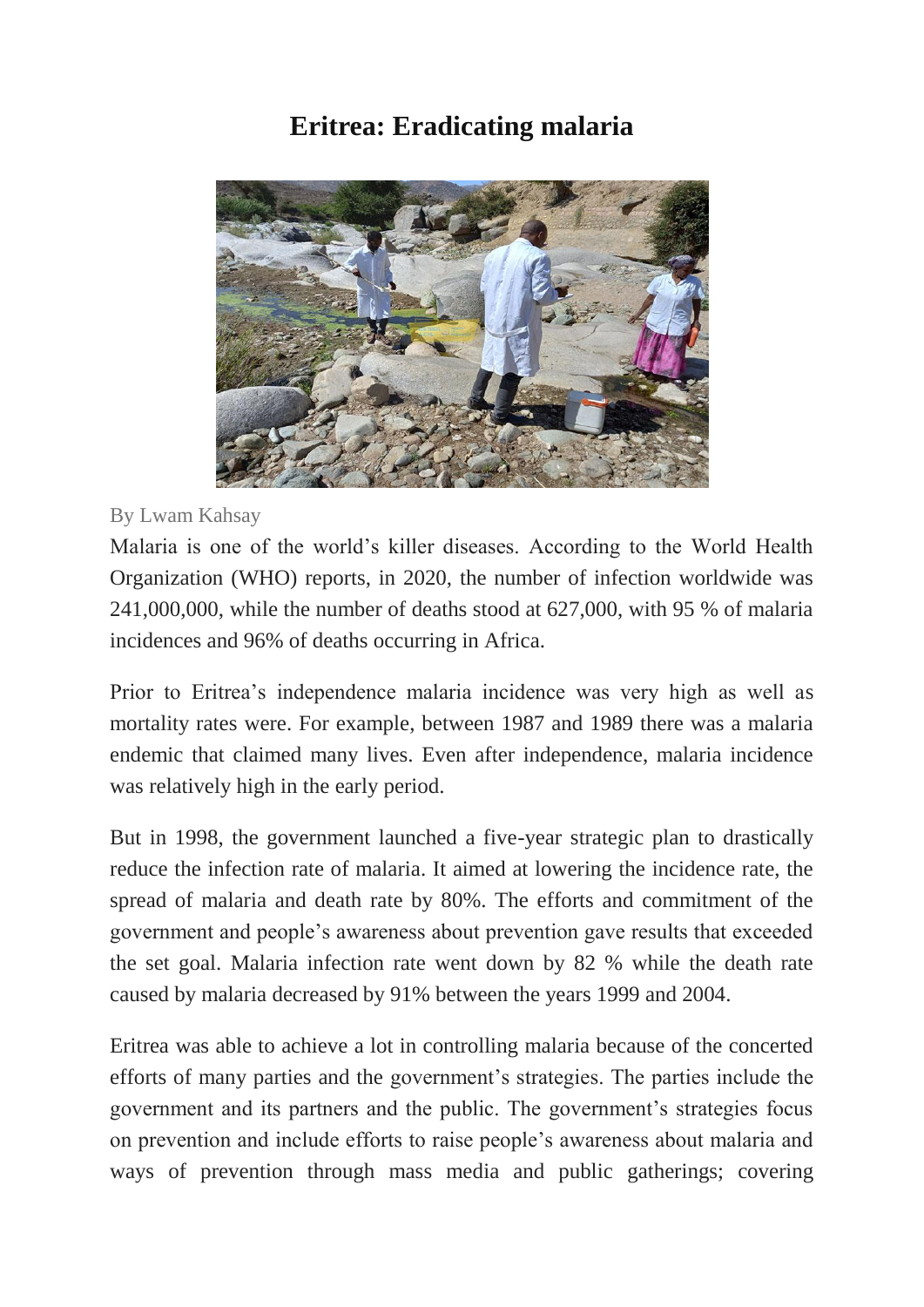swampy areas with soil; making healthcare services accessible in all parts of the country, including remote locations; distributing mosquito bed nets to communities that live in malaria-prone regions; and spraying antibiotic around very infectious areas. Mosquito nets are given for free, and in the past 25 years around 10 million nets have been distributed.

Another strategy that is playing an important role in efforts to contain malaria is the introduction and distribution of modern diagnostic modalities, including microscopic detection and rapid blood detection tests (RDT).

There are many febrile illnesses with symptoms and clinical presentations similar to that of malaria. However, in the last 20 years, malaria has been treated only after definitive diagnosis of the disease has been confirmed. Patients diagnosed with malaria are often given Artesunate and Amodiaquine for three days; in some cases, Primaquine is also prescribed in addition.



The graph shows that in 1998 the spread of malaria was high even in Maekel region and the Southern Red Sea region, areas that had not been vulnerable to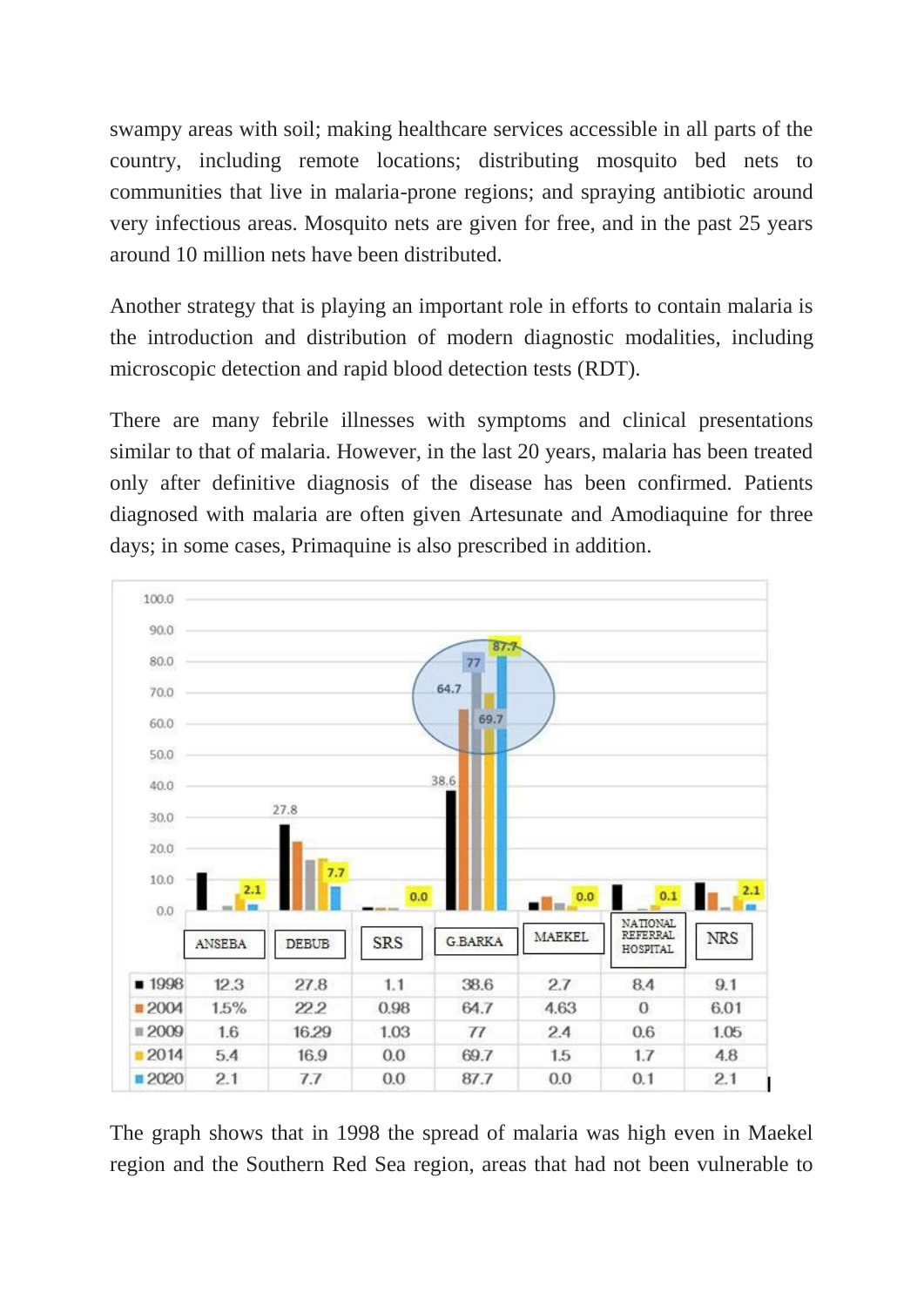replication of mosquitoes. As the graph indicates the prevalence of malaria in 1998 was 39% in Gash Barka region, 28% in Southern region, 12% in Anseba region and the remaining 21 % in the other three regions and at referral hospitals. The concerted efforts paid off. In 2020, the incidence of malaria in Maekel and Southern Red Sea regions dropped to 0%. It also went down significantly in Anseba and Northern Red Sea regions.



The only regions that are now targeted for intervention are Gash Barka and Southern regions, and the Ministry of Health (MoH) continues to make efforts to eradicate malaria in both regions. It is also building the capacity of the healthcare facilities and raising people's awareness of the causes of malaria and means of prevention. Every year the MoH sets action plans to help sustain its achievements and conducts annual monitoring and evaluation to determine its success and areas for improvement. And it sets strategic plans every five years.

In recent years the MoH has established malaria entomology laboratories for research in Elabered, Anseba region, and Tesseney, Gash Barka region. The laboratories play an important role in identifying the mosquito species and the types of malaria plasmodium parasites. For all its efforts in combating malaria, Eritrea received 'ALMA Award of Excellence,' an award given to the best malaria controlled countries.

Eritrea has registered a sustained progress in the reduction of malaria over the past two decades and has now moved towards eliminating malaria. According to